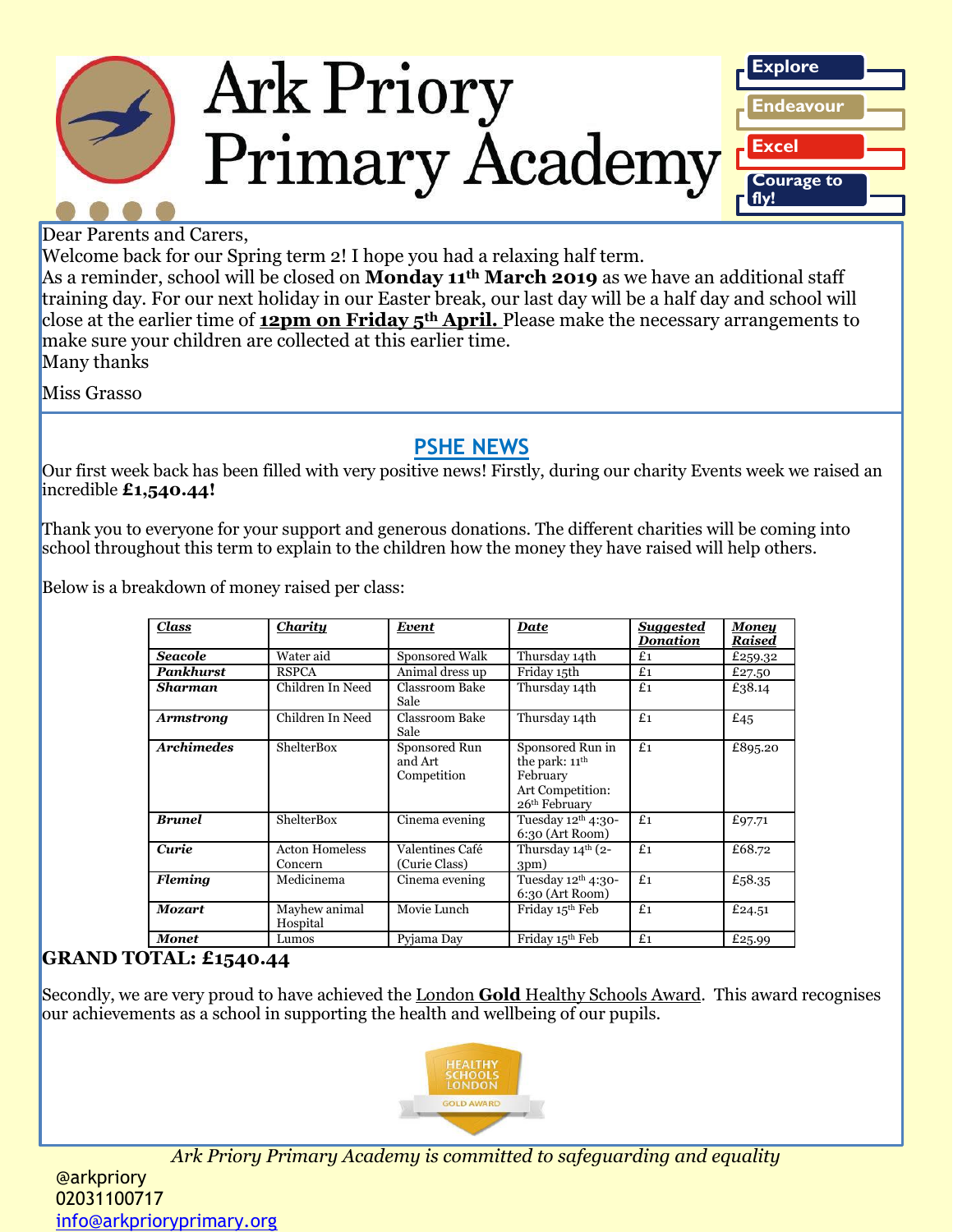#### **Attendance**

Our whole school attendance for the week is:

97.3%

Class Attendance:

- 1. Fleming 99%
- 2. Brunel 98.6%
- 3. Pankhurst 97.6%

Well done to Fleming class! Let's see which class is the first to gain 100% attendance!



### **Safeguarding**

You have probably being reading on the news about the Momo challenge, whether it is a hoax or not, I think the most important thing is that you are aware of what your children are doing online/any apps they have downloaded. Please find below a BBC news article: <https://www.bbc.co.uk/news/technology-47393510> On Tuesday I will be running assembly for KS1 and 2 children on e-safety.

If adults are concerned or have any questions on how to approach the subject with their children, they can contact the NSPCC Helpline on 0808 800 5000 or **[visit](https://www.nspcc.org.uk/) the NSPCC [website](https://www.nspcc.org.uk/)**.

Children who are worried about their activity on apps or online games can **contact [Childline](http://www.childline.org.uk/) 24 hours a day, [online](http://www.childline.org.uk/)** and over the phone on 0800 1111.

> Thank you Mrs Harper

### Our new playground equipment

On Tuesday we had a very special assembly to introduce our new playground equipment that was kindly bought for us by the APPAA as part of the 'Happiness Project' in order to make the playground a more inviting and welcoming place. The new equipment included new hula hoops, ball games and a new outdoor stereo, so that children can enjoy music and dancing during their playtime. We will also be installing more playground markings such as a twister game. The children also received wonderful 'wet play' boxes filled with fantastic games to play when the bad weather keeps them indoors for playtime. Thank you very much to our community and APPAA for all the money raised for this project.



We would also like to thank Souraya Gyves for making more 'Playground buddy' capes. This identifies children that are there to help other children who might need a friend and want someone to play with. I hope all of these things will help make playtime more enjoyable for the children. Thank you all!

*Ark Priory Primary Academy is committed to safeguarding and equality* 

@arkpriory 02031100717 [info@arkprioryprimary.org](mailto:info@arkprioryprimary.org)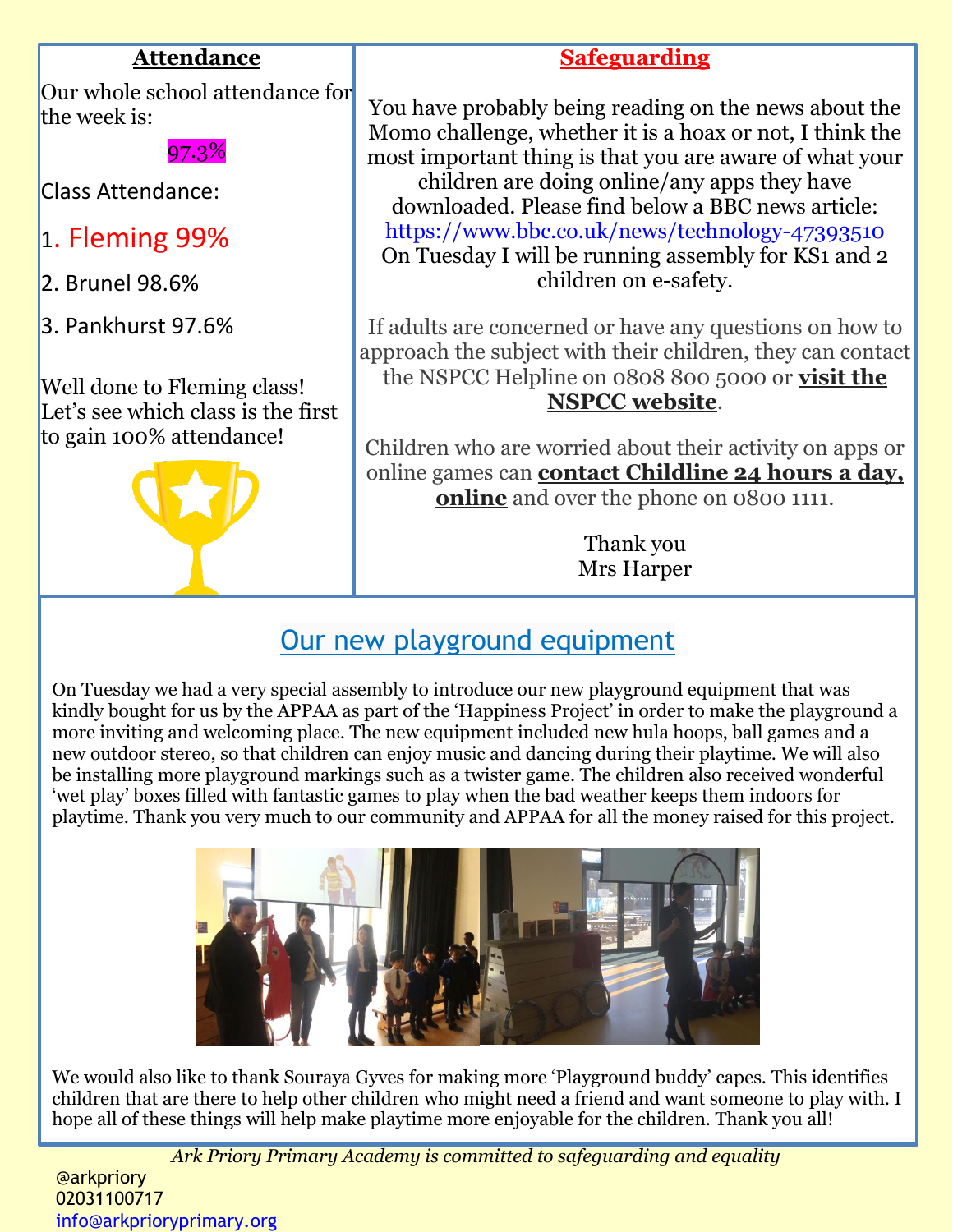## Key Dates for Spring 2:

*(Details to be confirmed closer to the events)*

*Thursday 7th March – World Book Day Monday 11th March- INSET day – school is closed Monday 18th March- KS1 Parent Meeting at 3pm Friday 22nd March: Parents Forum with Head of School at 9am Friday 29th March 2019- APPAA Spring Fair after school Tuesday 2nd April 2019: Year 1 Easter Show at 2.30pm Wednesday 3rd April 2019: Year 1 Easter Show at 9am Wednesday 3rdApril 2019- Home School Prep hand in date Thursday 4th April 2019: Reception Easter Bonnet Parade 9am Thursday 4th April 2019: Stay and Play for Nursery am and pm (times etc to follow) Friday 5th April 2019- Primary Showcase at 8.45am in the cookery room Friday 5th April 2019- School close early at 12pm for Easter holidays*

## Parent's Corner:



# **Free English Classes for** Women

Every Saturday From 12pm to 2pm At the Hanwell Community Centre (Westcott Crescent, Hanwell, W7 1PD)

> Improve your English. Take our free classes and learn new skills.

Do you want to improve your everyday English, meet new friends and feel more settled in your daily life? We offer free and fun English classes to boost your confidence so you can take on new challenges. Our classes are open to all of English learners and anyone over the age of 18.

> Register for a class 07427262742 02085720300 ealingwomen@afghanistan-central-asian.org.uk



*Ark Priory Primary Academy is committed to safeguarding and equality*  @arkpriory 02031100717 [info@arkprioryprimary.org](mailto:info@arkprioryprimary.org)